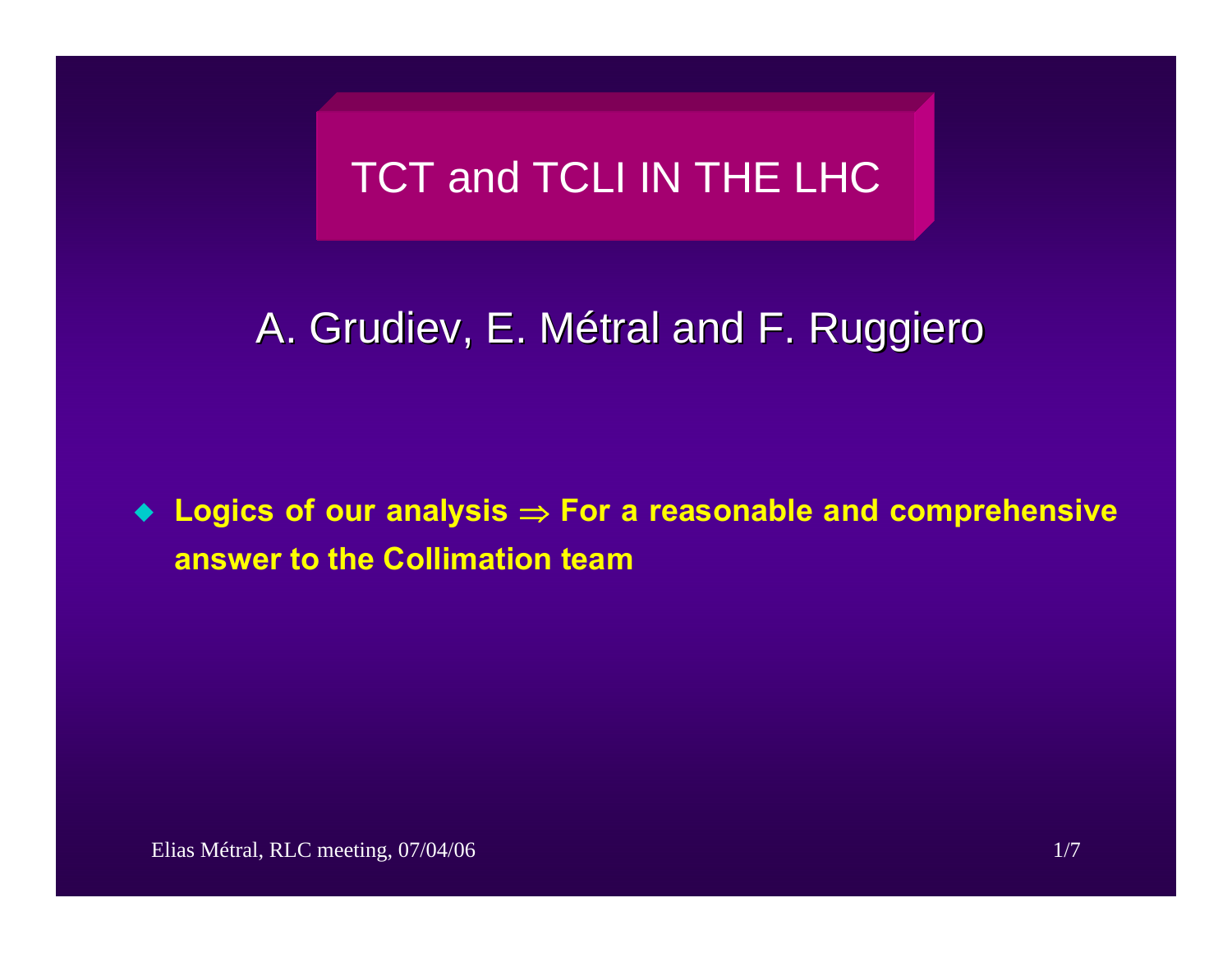#### **SUMMARY (1/2)**

- ◆ Per beam, there are
	- $\blacksquare$  1 **1 TCTH and 1 TCTV at each interaction point**  ⇒ **4 TCTH and 4 TCTV**
	- **The 4 TCTH are all of the same type (1-beam pipe)**
	- **2 TCTV at D2 (i.e. where the 2 beams are well separated**  ⇒ **1-beam pipe) at points 1 and 5**
	- **2 TCTV at D1 (i.e. where the 2 beams are not separated**  ⇒ **2-beam pipe and large cavity created) at points 2 and 8**
	- **In addition there is also 1 TCLI (TCLIA.4R2.B1) used only at injection (1-beam pipe) and 1 TCLI (TCLIB.6R2) used also only at injection (but 2-beam pipe)**
- ◆ The 4 TCTH, the 2 TCTV at D2 and the TCLIA.4R2.B1 are all (the 7) **of the same type (= 1-beam TCS-type device), and of the same type of the collimator prototype used in the SPS in 2004. For this we have measurements of the trapped modes by FC and TK, and simulations by AG. Conclusion: All this is known and OK**

Elias Métral, RLC meeting, 07/04/06 2/7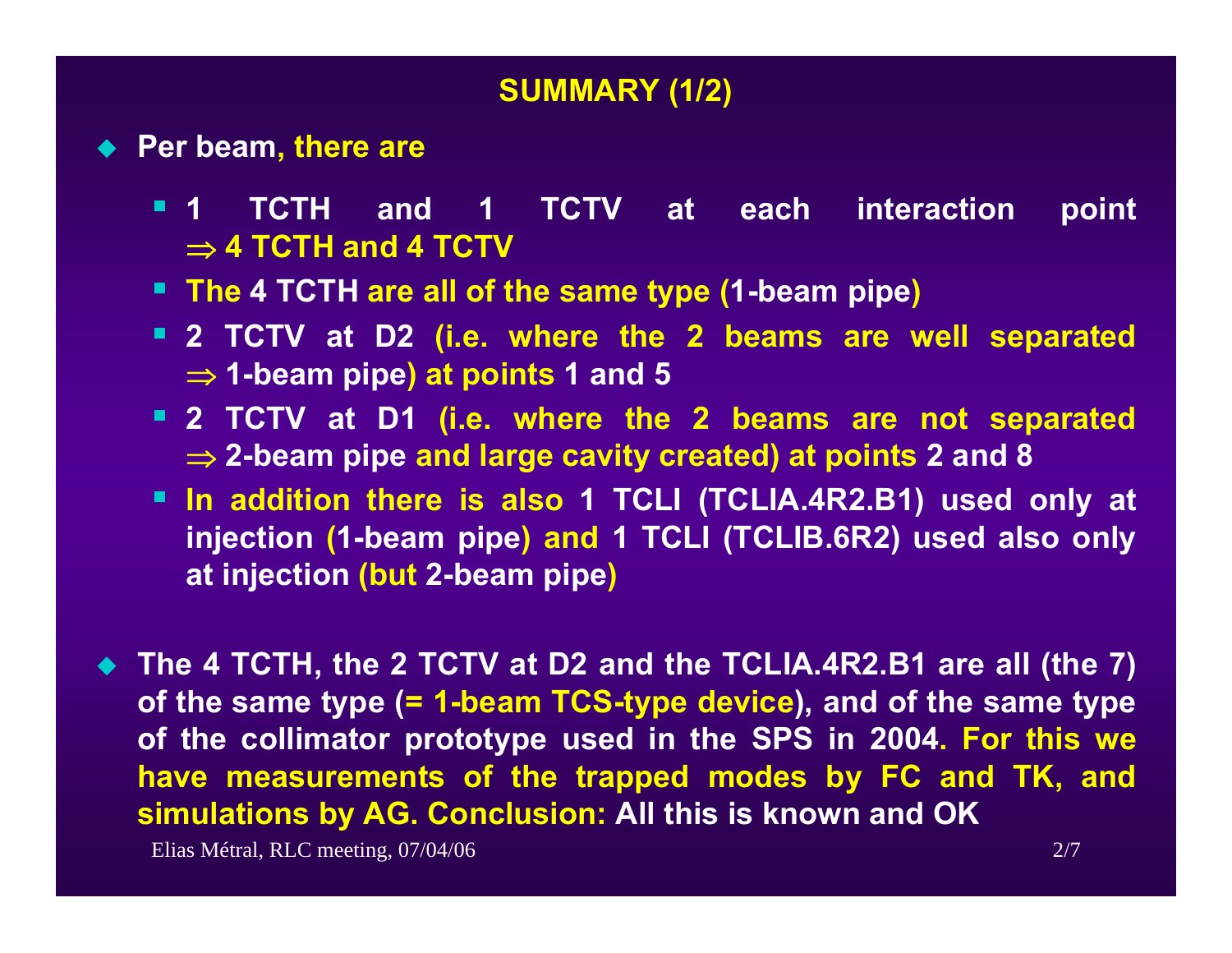#### **SUMMARY (2/2)**

 **The new result is for the 2 TCTV at D1 and for the TCLIB.6R2 (2-beam devices), which are currently under study by AG. And this is for this 3 devices (2 used at top energy and 1 used at injection) that the Broad-Band impedance is quite high. For the trapped modes we think we will be able to damp them with ferrites (opening the RF bypass for the ferrite to be effective or keeping the RF bypass but creating a small cavity to put the ferrite) but this still has to be demonstrated by simulations, which AG will perform once RA will tell him which gap is OK**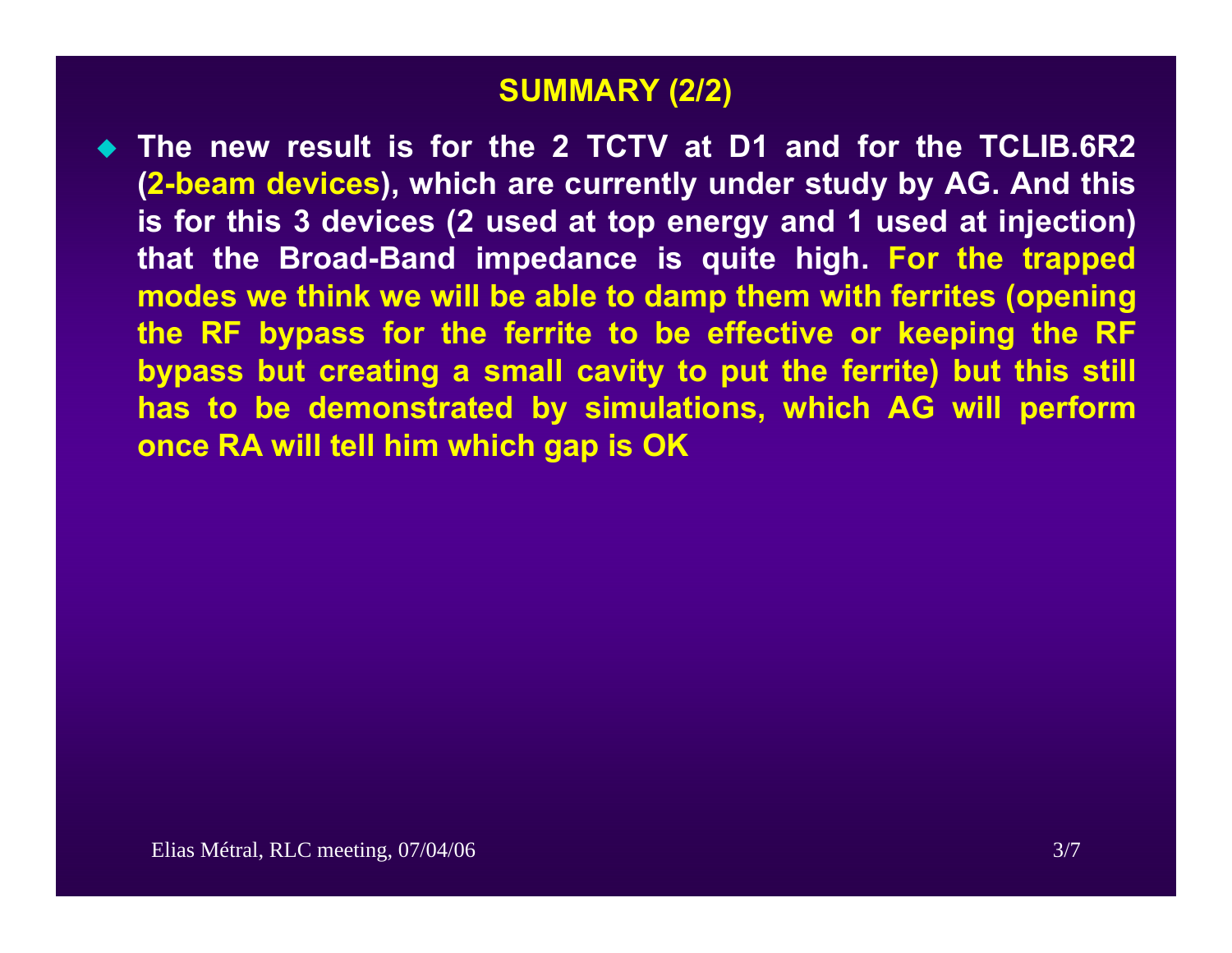## **STRATEGY FOR THE 2 TCTV AT D1 (1/2)**

 $\blacklozenge$  **In the minutes of the last RLC meeting (17/03/06) we said that "a (full) gap of 12 mm is needed for 2 devices and 30 mm in case of more than 2 devices"**

Broad Band impedance of the TCTV/TCLI for different gap size



For parallel plate geometry:

$$
Z_{\nu}^{(1)} = Z_T^{(1)} \times 1.64 = 35 k\Omega / m
$$

Elias Métral, RLC meeting, 07/04/06 4/7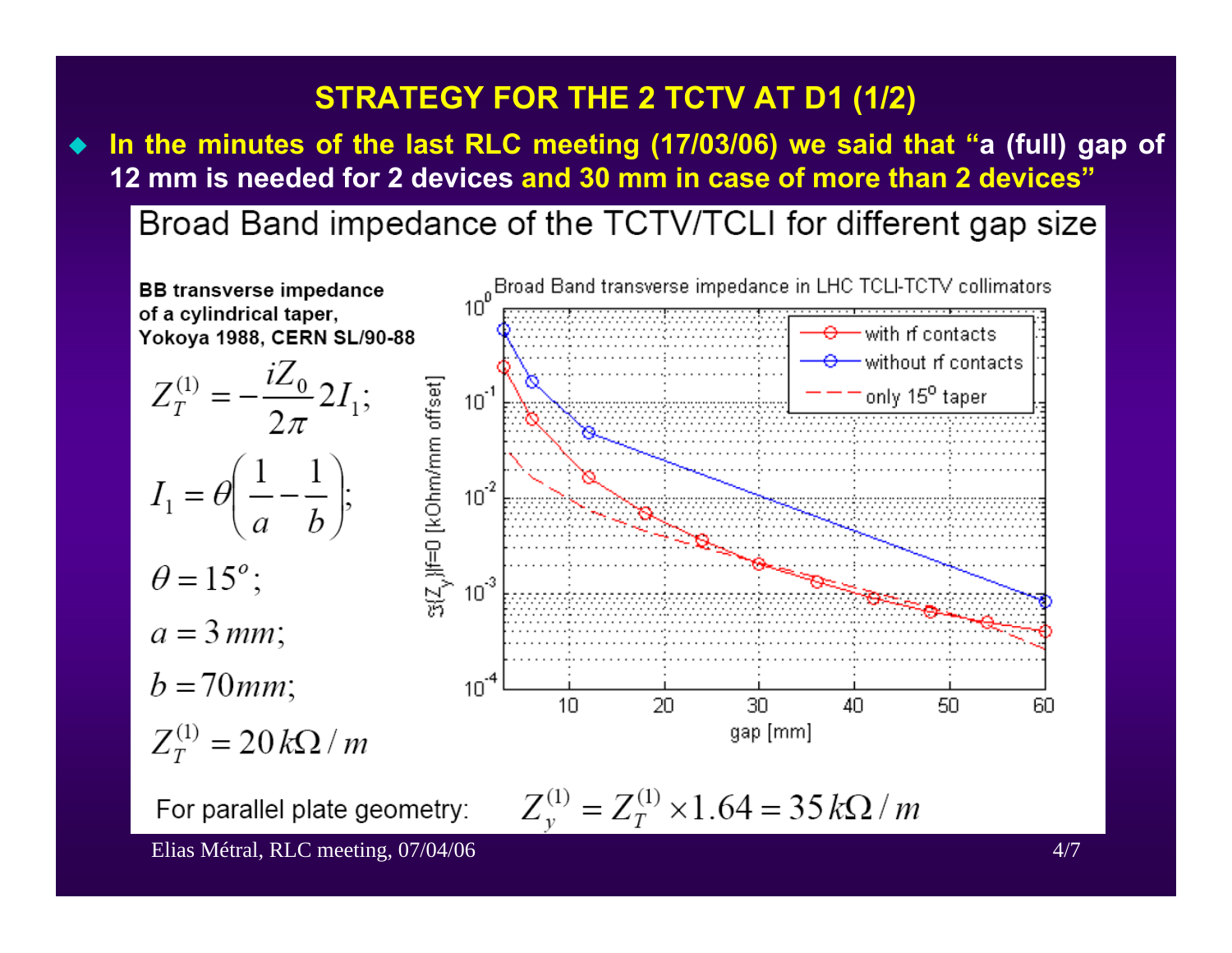#### **STRATEGY FOR THE 2 TCTV AT D1 (2/2)**

- ⇒ **12 mm is chosen to have a BB impedance per device which is about 1% of the total BB impedance of the design report (***j* **2.67 M Ω/m at top energy), i.e. ~**  *j* **0.02 M Ω/m in the previous plot**
- ♦ **However this result is obtained for the nominal case where**  *β* **ª** *β***av (~ 70 m)**
- **If, as discussed with RA yesterday, the beam is squeezed in 2 and 8, the**  *β* **function will increase to ~ 660 m, i.e. by a factor 10**
	- ⇒ **In this case, the impedance will increase by a factor 10**
	- ⇒ **The impedance has to be reduced by a factor 10**
	- ⇒ **The full gap has to be increased from 12 mm to 30 mm (see previous plot). In this case the BB impedance is similar to the 1-beam TCS-type device, and the TCTV is useless \***
	- **\* Reminder: The TCTV primary function is shadowing the triplet, which half aperture is ~ 10 mm**  ⇒ **It should be at ~ 8 mm (half gap) maximum to play is role**

Elias Métral, RLC meeting, 07/04/06 5/7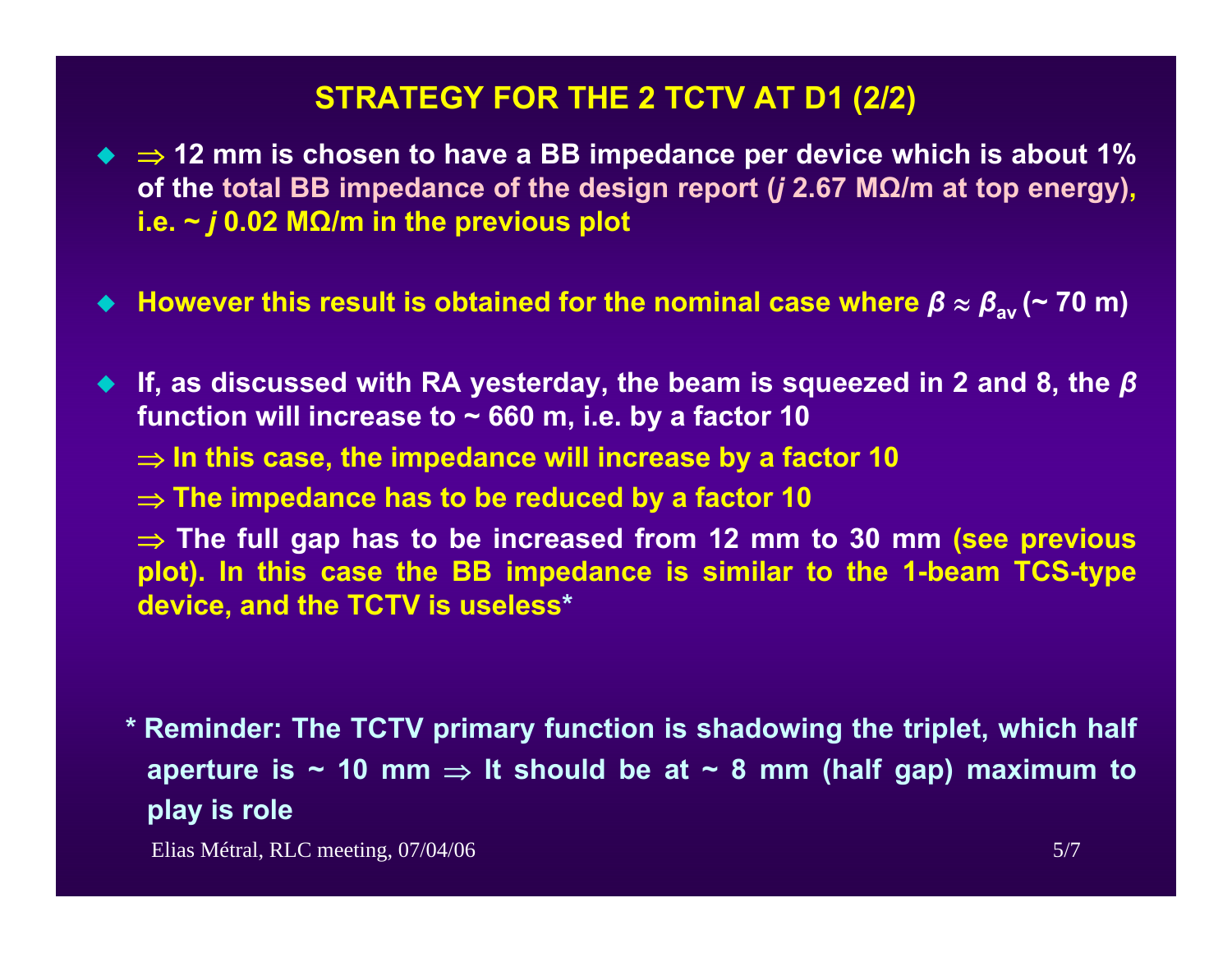### **STRATEGY FOR TCLIB.6R2**

**It is used only at injection and to protect the arc**

- **The TDI alone protects until ~ 50% of the nominal intensity**
- Г **For higher intensities, the TCLI (graphite) is absolutely needed**
- **A full gap of 12 mm is also chosen for the TCLIB.6R2 to have a BB impedance which is the same percentage of the total BB impedance of the design report (***j* **1.34 M Ω/m at injection) as for the 2 TCTV at D1 at top energy**

$$
\frac{2 \times 0.02}{2.67} = \frac{0.02}{1.34}
$$